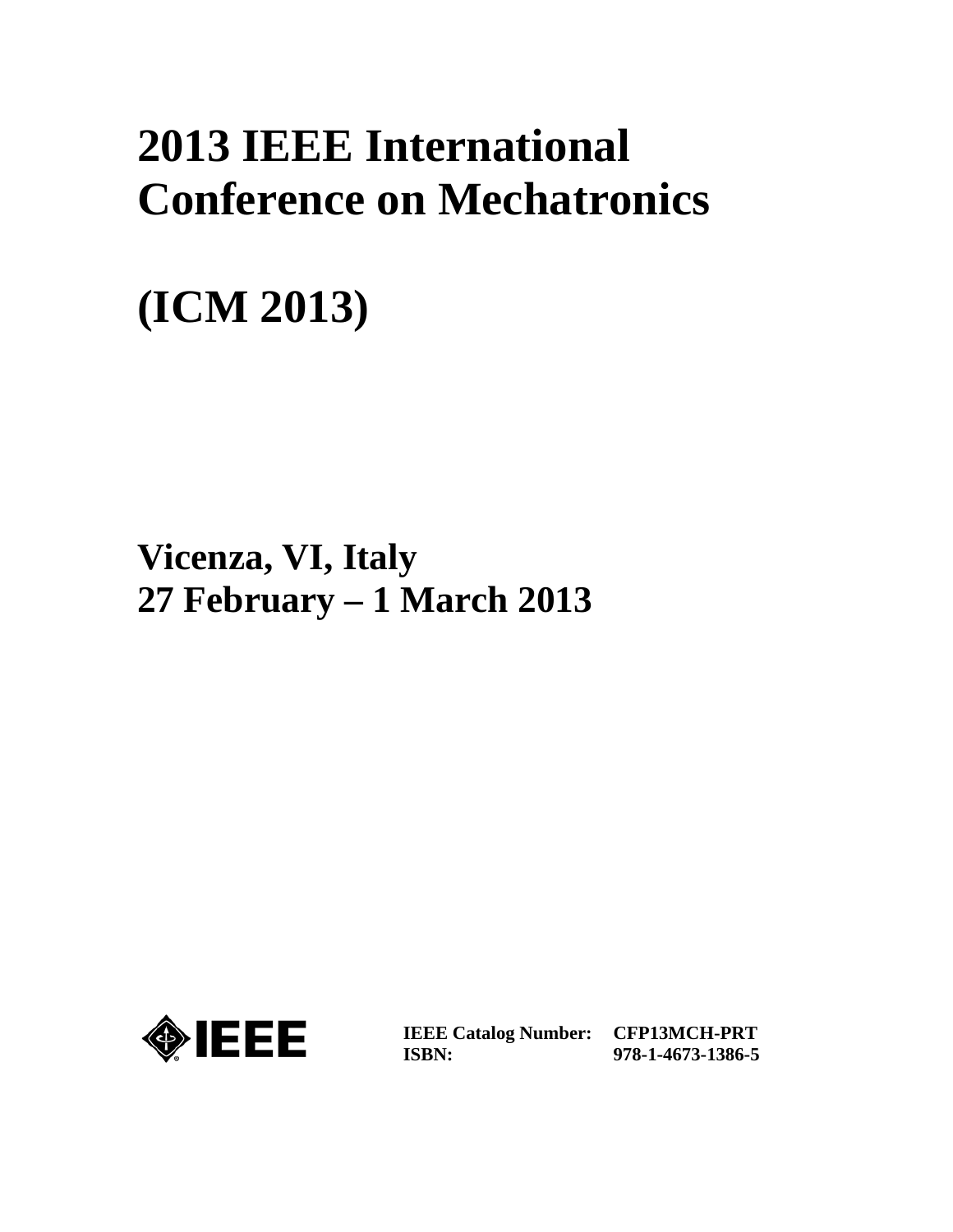## **TABLE OF CONTENTS**

#### **PLENARY SESSIONS**

| M. Steinbuch              |  |
|---------------------------|--|
|                           |  |
| M. Kaneko, M. Higashimori |  |
|                           |  |
| S. Collins                |  |

#### **KEYNOTE SPEECHES**

| Y. Hori |  |
|---------|--|

#### **COMPUTER AND CONTROL SYSTEMS**

| A DIFFERENTIAL-ALGEBRAIC APPROACH FOR ROBUST CONTROL DESIGN AND                                          |  |
|----------------------------------------------------------------------------------------------------------|--|
| DISTURBANCE COMPENSATION OF FINITE-DIMENSIONAL MODELS OF HEAT                                            |  |
|                                                                                                          |  |
| Andreas Rauh, Christina Dittrich, Harald Aschemann, Nedialko S. Nedialkov, John D. Pryce                 |  |
| A NEW SOLUTION FOR THE ROBUST CONTROL PROBLEM OF NON-MINIMUM PHASE                                       |  |
|                                                                                                          |  |
| Emre Sariyildiz, Kouhei Ohnishi                                                                          |  |
| A SENSITIVITY-BASED APPROACH FOR THE CONTROL OF REPETITIVE PROCESSES  52                                 |  |
| Andreas Rauh, Luise Senkel, Christina Dittrich, Harald Aschemann, Krzysztof Galkowski, Pawel Dabkowski   |  |
| AN ACTIVE CONTROL LOGIC BASED ON MODAL APPROACH FOR VIBRATION                                            |  |
|                                                                                                          |  |
| M. Serra, F. Resta, F. Ripamonti                                                                         |  |
| AN ADAPTIVE NON-MODEL BASED CONTROL LOGIC FOR VIBRATION SUPPRESSION IN                                   |  |
|                                                                                                          |  |
| Francesco Ripamonti, Matteo Morlacchi, Ferruccio Resta                                                   |  |
| <b>DESIGN CONSTRAINTS OF DISTURBANCE OBSERVER IN THE PRESENCE OF TIME</b>                                |  |
|                                                                                                          |  |
| Emre Sariyildiz, Kouhei Ohnishi                                                                          |  |
|                                                                                                          |  |
| Jorge Pomares, Ivan Perea, Carlos Jara, Fernando Torres                                                  |  |
| NONLINEAR FUNCTION APPROXIMATION BASED ON FUZZY ALGORITHMS WITH                                          |  |
|                                                                                                          |  |
| Ayse C. Aras, Okyay Kaynak, Ildar Batyrshin                                                              |  |
| PRESSURE ESTIMATION OF PNEUMATIC ANTI-VIBRATION APPARATUSES USING AN                                     |  |
|                                                                                                          |  |
| Daigo Hotta, Yukinori Nakamura, Shinji Wakui                                                             |  |
|                                                                                                          |  |
| Yesim Oniz, Okyay Kaynak, Rahib Abiyev                                                                   |  |
| SUPERVISORY CONTROL OF PV-BATTERY SYSTEMS BY ONLINE TUNED NEURAL                                         |  |
|                                                                                                          |  |
| Lucio Ciabattoni, Gianluca Ippoliti, Sauro Longhi, Massimo Grisostomi, Emanuele Mainardi, Gionata Cimini |  |
| UNBALANCE VIBRATION CONTROL FOR ACTIVE MAGNETIC BEARING USING                                            |  |
|                                                                                                          |  |
| Shinya Okubo, Yukinori Nakamura, Shinji Wakui                                                            |  |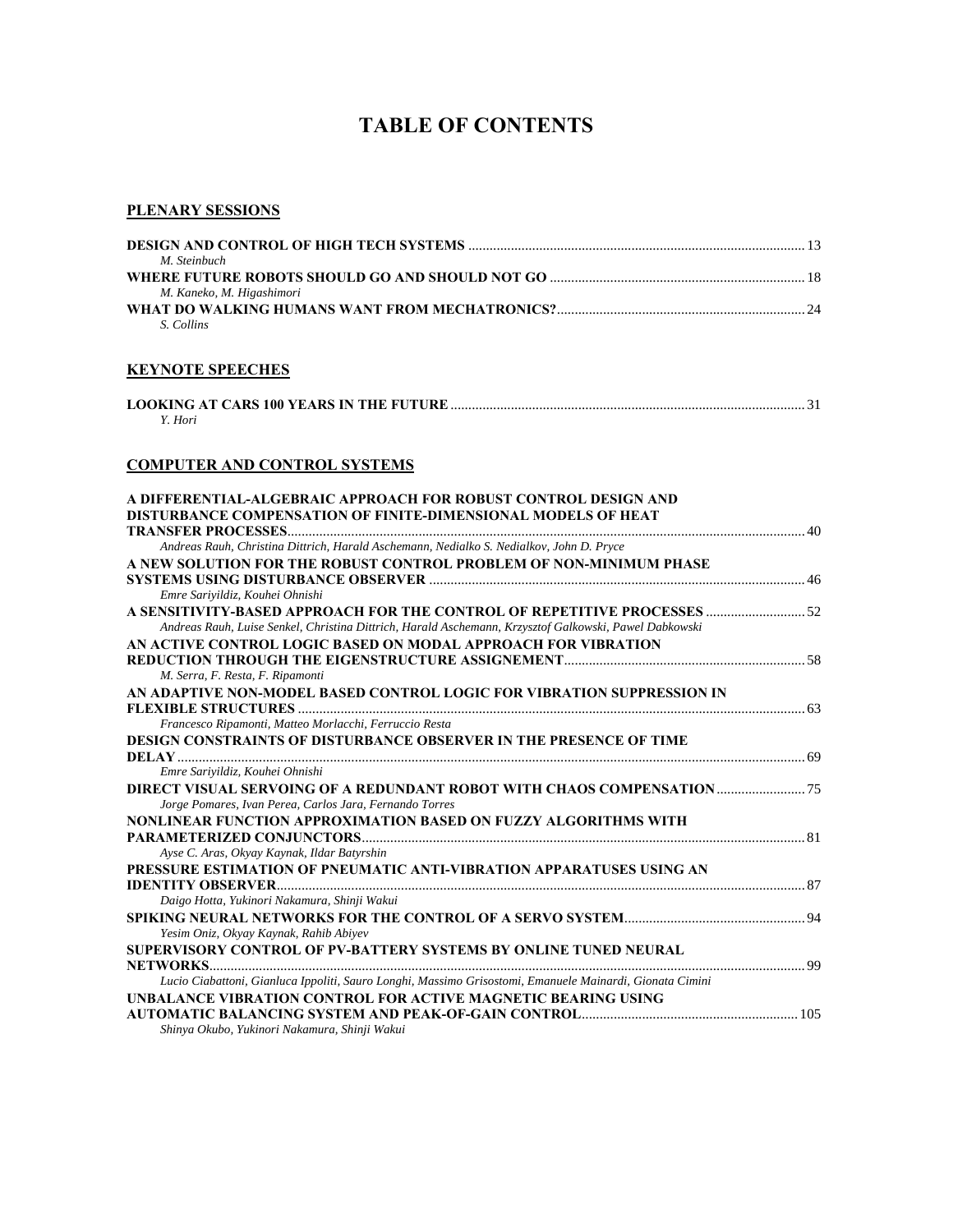## **SENSOR, ACTUATORS AND SYSTEM INTEGRATION**

| A MEASUREMENT PROBE FOR COORDINATE MEASURING MACHINES BASED ON GMR                                                             |  |
|--------------------------------------------------------------------------------------------------------------------------------|--|
| Emre Karuc, Ergin Kilic, Melik Dolen                                                                                           |  |
| A SENSOR AND ACTUATOR PLACEMENT TECHNIQUE FOR ACTIVE VIBRATION                                                                 |  |
|                                                                                                                                |  |
| Francesco Ripamonti, Pasquale Ambrosio, Francesco Braghin, Ferruccio Resta                                                     |  |
|                                                                                                                                |  |
| Davide Marchei, Gianluca Ippoliti, Lucio Ciabattoni, Matteo Pirro, Maurizio Marcantonio, Alessandro Freddi,<br>Andrea Monteriù |  |
|                                                                                                                                |  |
| Edin Golubovic, Tarik Uzunovic, Zhenishbek Zhakypov, Asif Sabanovic                                                            |  |
| DEVELOPMENT OF PNEUMATIC CONTROL SYSTEM FOR WALKING ASSIST USING DUAL                                                          |  |
|                                                                                                                                |  |
| Kenta Takanaka, Taro Nakamura                                                                                                  |  |
| <b>EVALUATION OF SEISMIC ABSOLUTE DISPLACEMENT SENSORS BASED ON</b>                                                            |  |
| <b>SENSITIVITY CALIBRATION AND CONTROL TESTS OF AN ANTI-VIBRATION APPARATUS  144</b>                                           |  |
| Takashi Kai, Yukinori Nakamura, Shinji Wakui                                                                                   |  |
| EXPERIMENTAL MODAL ANALYSIS AND SHAKING TEST OF AN ABSOLUTE                                                                    |  |
|                                                                                                                                |  |
| Takaaki Uemoto, Takashi Kai, Yukinori Nakamura, Shinji Wakui                                                                   |  |
| IMU-BASED IMAGE STABILIZATION IN A HSM-DRIVEN CAMERA POSITIONING UNIT  156                                                     |  |
| Riccardo Antonello, Roberto Oboe, Davide Pilastro, Simone Viola, Kazuaki Ito, Angelo Cenedese                                  |  |
| MULTI-ACCELEROMETER-BASED METHOD FOR ENVIRONMENTAL VIBRATION                                                                   |  |
|                                                                                                                                |  |
| Giovanni Boschetti, Roberto Caracciolo, Dario Richiedei, Alberto Trevisani                                                     |  |
| OBLIQUE COORDINATE BASED MICRO-MACRO BILATERAL CONTROL USING A                                                                 |  |
|                                                                                                                                |  |
| Yoshitomo Matsumi, Yu Nakajima, Shinnosuke Yamaoka, Kouhei Ohnishi                                                             |  |
| PARAMETRIC IDENTIFICATION OF PM SYNCHRONOUS MOTORS: A HAMMERSTEIN-                                                             |  |
|                                                                                                                                |  |
| Riccardo Antonello, Matteo Carraro, Fabio Tinazzi, Mauro Zigliotto                                                             |  |
| PHENOMENOLOGICAL MODELING AND MEASUREMENT OF PROPORTIONAL                                                                      |  |
| SOLENOID WITH STROKE-DEPENDENT MAGNETIC HYSTERESIS CHARACTERISTICS  180                                                        |  |
| Michael Ruderman, Andrey Gadyuchko                                                                                             |  |
| POTENTIAL OF FBG SENSORS FOR VIBRATION CONTROL IN SMART STRUCTURES 186                                                         |  |
| Simone Cinquemani, Francesco Braghin, Gabriele Cazzulani, Ferruccio Resta                                                      |  |
| REACTION FORCE ESTIMATION OF PIEZOELECTRIC ACTUATOR BY CHARGE                                                                  |  |
|                                                                                                                                |  |
| Shinnosuke Yamaoka, Kouhei Ohnishi                                                                                             |  |
| UNSUPERVISED LOW-KEY IMAGE SEGMENTATION USING CURVE EVOLUTION                                                                  |  |
| Jiangyuan Mei, Yulin Si, Hamid Reza Karimi, Huijn Gao                                                                          |  |
|                                                                                                                                |  |

## **ROBOTICS AND UNMANNED VEHICLES**

| Alexandre Brandao, Mário Sarcinelli-Filho, Cláudio Rosales, Ricardo Carelli |  |
|-----------------------------------------------------------------------------|--|
| A CONTROLLER DESIGN METHOD FOR MULTIROBOT SYSTEMS BASED ON TASK             |  |
|                                                                             |  |
| Takahiro Nozaki, Takahiro Mizoguchi, Kouhei Ohnishi                         |  |
| A MODEL-BASED TRAJECTORY PLANNING APPROACH FOR FLEXIBLE-LINK                |  |
|                                                                             |  |
| Paolo Boscariol, Alessandro Gasparetto, Renato Vidoni, Armando Romano       |  |
|                                                                             |  |
| Mauro Bellone, Arcangelo Messina, Giulio Reina                              |  |
| ADVANCED OBSERVER DESIGN FOR MULTI-TASK CONTROL IN VISUAL FEEDBACK          |  |
|                                                                             |  |
| Hansheng Wang, Toshiyuki Murakami                                           |  |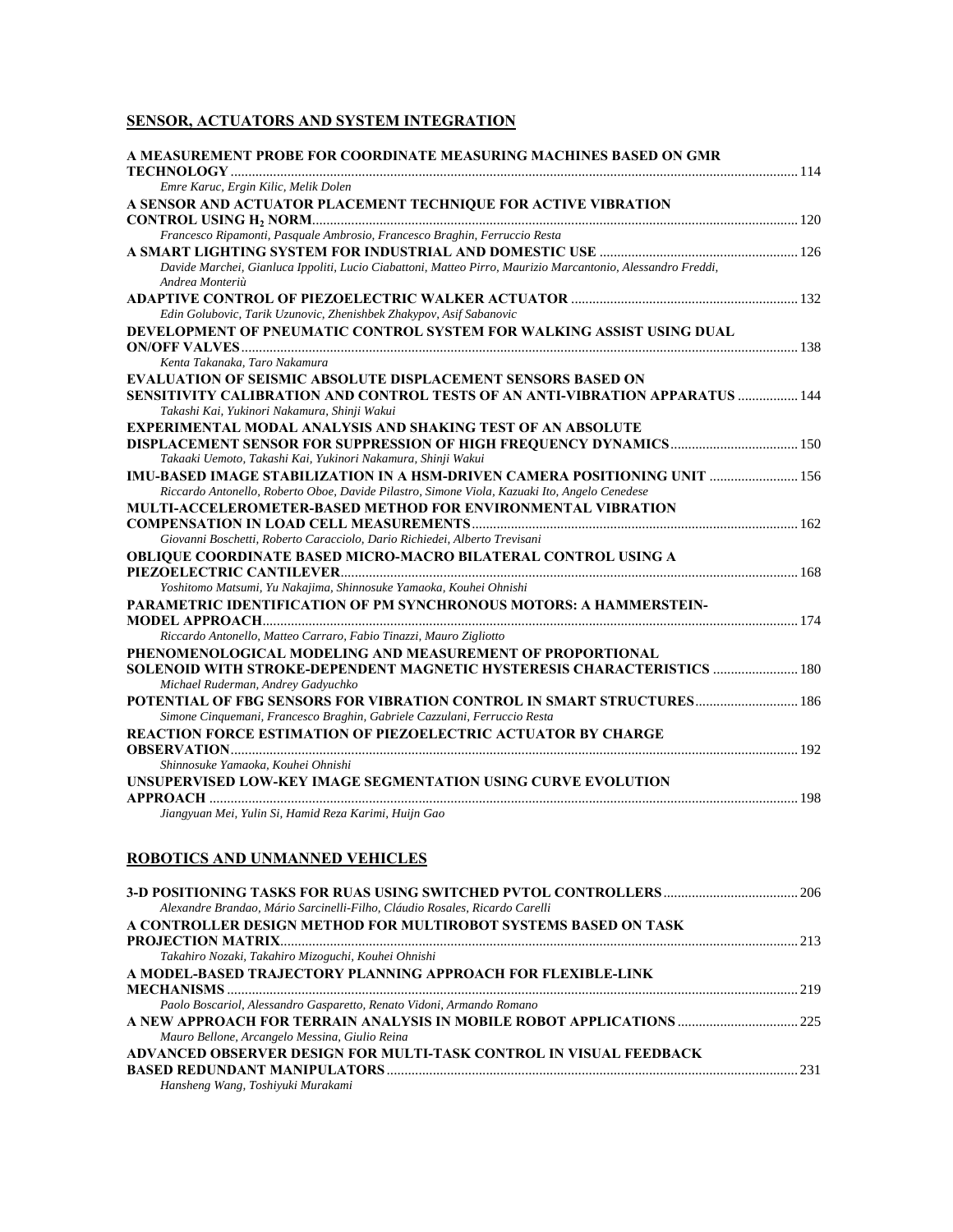| ALGORITHM FOR THREE-DIMENSIONAL CONTROL OF NEEDLE STEERING VIA DUTY-                                         |  |
|--------------------------------------------------------------------------------------------------------------|--|
|                                                                                                              |  |
| Nathan A. Wood, Craig A. Lehocky, Cameron N. Riviere                                                         |  |
|                                                                                                              |  |
| Adnan Tahirovic, Gianantonio Magnani, Yoshiaki Kuwata                                                        |  |
| <b>CENTER OF MASS STATES AND DISTURBANCE ESTIMATION FOR A WALKING BIPED  248</b>                             |  |
| Iyad Hahlamon, Kemalettin Erbatur                                                                            |  |
| <b>CONTACT DETECTION USING DITHER IN FORCE SENSORLESS MOTION CONTROL  254</b>                                |  |
| Mariko Mizuochi, Kouhei Ohnishi                                                                              |  |
| DESIGN AND IMPLEMENTATION OF A KALMAN STATE ESTIMATOR FOR BALANCING                                          |  |
|                                                                                                              |  |
| Matthias Bruening, Fabian Heinemann, Werner Schoenewolf, Joerg Krueger                                       |  |
| DEVELOPMENT OF A PERISTALTIC CRAWLING ROBOT FOR SEWER PIPE INSPECTION 267                                    |  |
| Kensuke Harigaya, Kazunori Adachi, Takaichi Yanagida, Masato Yokojima, Taro Nakamura                         |  |
| DYNAMIC ANALYSIS AND CONTROL OF ROBOTIC MANIPULATOR FOR CHEMICALLY                                           |  |
|                                                                                                              |  |
| Martin Svejda, Martin Goubej                                                                                 |  |
| HIGH-LEVEL UNDERACTUATED NONLINEAR CONTROL FOR ROTORCRAFT MACHINES  279                                      |  |
| Alexandre Brandao, Mário Sarcinelli-Filho, Ricardo Carelli                                                   |  |
| <b>IMPROVEMENT IN FORCE CONTROL WITH FORCE PROJECTION FOR 2-DOF TENDON-</b>                                  |  |
|                                                                                                              |  |
| Keita Shimamoto, Kento Watanabe, Kouhei Ohnishi                                                              |  |
| MOTION CANCELING BILATERAL CONTROL ANALYSIS FOR TARGET WITH TWO                                              |  |
|                                                                                                              |  |
| Yu Nakajima, Kouhei Ohnishi                                                                                  |  |
| ON THE MODELING OF FLEXIBLE-LINK ROBOTS: FIRST EXPERIMENTAL VALIDATION                                       |  |
|                                                                                                              |  |
| Paolo Boscariol, Alessandro Gasparetto, Marco Giovagnoni, Amir Kiaeian Moosavi, Renato Vidoni                |  |
| OPTIMAL MAPPING FROM A CONTINUOUS 3D CURVE TO THE POSITION AND SHAPE OF                                      |  |
| Christian Holden, Kristin Y. Pettersen, Øyvind Stavdahl, Jan Tommy Gravdahl                                  |  |
| <b>OPTIMAL OPTICAL MOUSE PLACEMENT FOR MOBILE ROBOT VELOCITY ESTIMATION 310</b>                              |  |
| Sungbok Kim, Hyunbin Kim                                                                                     |  |
|                                                                                                              |  |
| OPTIMAL ROBOT PATH FOLLOWING FOR MINIMAL TIME VERSUS ENERGY LOSS                                             |  |
| Frederik Debrouwere, Wannes Van Loock, Goele Pipeleers, Quoc Tran Dinh, Moritz Diehl, Joris De Schutter, Jan |  |
| <b>Swevers</b>                                                                                               |  |
| SNAKE ROBOT OBSTACLE-AIDED LOCOMOTION ON INCLINED AND VERTICAL PLANES:                                       |  |
|                                                                                                              |  |
| Aksel A. Transeth, Sigurd A. Fjerdingen, Pal Liljeback                                                       |  |
| THE BIG-STIQUITO: AN ENLARGED AND FASTER VERSION OF THE AUTONOMOUS                                           |  |
|                                                                                                              |  |
| Arnaud Février, Quentin Fauvel, Nicolas Carbonel, Bertrand Tondu, Philippe Soueres                           |  |
| USING MULTICORE PROCESSORS TO PARALLELIZE 3D POINT CLOUD REGISTRATION                                        |  |
|                                                                                                              |  |
| Jorge L. Martínez, Antonio J. Reina, Jesús Morales, Anthony Mandow, Alfonso García-Cerezo                    |  |
|                                                                                                              |  |

## **ADVANCED MANUFACTURING AND AUTOMATION SYSTEMS**

| A FUZZY PROGRAMMING METHOD FOR OPTIMIZATION OF AUTONOMOUS LOGISTICS                                      |  |
|----------------------------------------------------------------------------------------------------------|--|
|                                                                                                          |  |
| Afshin Mehrsai, Klaus-Dieter Thoben, Hamid Reza Karimi                                                   |  |
| <b>CHANGEABILITY OF REOUIREMENTS - USABLE INDICATORS FOR PRODUCT</b>                                     |  |
|                                                                                                          |  |
| Michel Mamrot, Stefan Marchlewitz, Petra Winzer                                                          |  |
|                                                                                                          |  |
| Jesus Vasquez, Roberto Oboe, Alberto Andrighetto, Ilaria Cristofolini, Marco Guerzoni, Alfonso Margotti, |  |
| Giovanni Meneghetti, Matteo Bertocco, Gianfranco Prete, Fabio Scarpa                                     |  |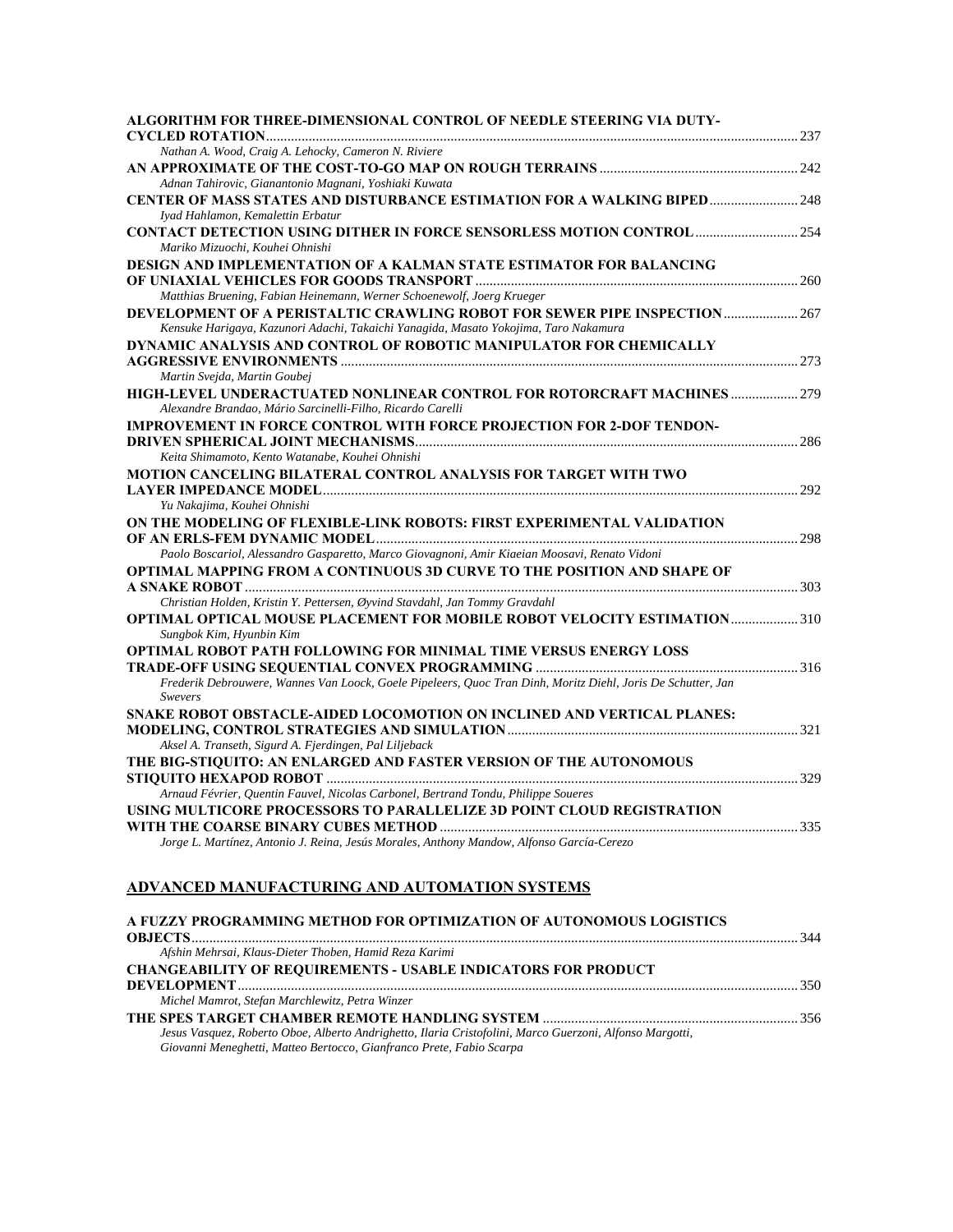## **AUTOMOTIVE AND TRANSPORTATION SYSTEMS**

| Matteo Massaro, Vittore Cossalter, Roberto Lot, Roberto Sartori, Stefano Rota, Marco Ferrari, Matteo Formentini |  |
|-----------------------------------------------------------------------------------------------------------------|--|
| ADAPTIVE NEURAL-FUZZY INFERENCE SYSTEM BASED METHOD TO MODELING OF                                              |  |
|                                                                                                                 |  |
| Lin Zhao, Witold Pawlus, Hamid Reza Karimi, Kjell G. Robbersmyr                                                 |  |
| <b>ADAPTIVE ROBUST GAIN SCHEDULED CONTROL OF VEHICLE SEMI-ACTIVE</b>                                            |  |
|                                                                                                                 |  |
| Mahmoud M. Ahmed, Ferdinand Svaricek                                                                            |  |
| <b>ELECTRIC VEHICLE STABILITY CONTROL BASED ON DISTURBANCE</b>                                                  |  |
|                                                                                                                 |  |
| Binh Minh Nguyen, Yafei Wang, Hiroshi Fujimoto, Yoichi Hori                                                     |  |
| IMPROVING EV LATERAL DYNAMICS CONTROL USING INFINITY NORM APPROACH                                              |  |
|                                                                                                                 |  |
| Alexander Viehweider, Valerio Salvucci, Yoichi Hori, Takafumi Koseki                                            |  |
| <b>OBJECTIVE PERFORMANCE EVALUATION ON MOUNTAIN ROUTES OF DIESEL-</b>                                           |  |
|                                                                                                                 |  |
| Francesco Biral, Marco Galvani, Michele Zucchelli, Giuliano Giacomelli                                          |  |
| ON-ROAD MEASUREMENTS OF HIGH SPEED BICYCLE SHIMMY, AND COMPARISON TO                                            |  |
|                                                                                                                 |  |
| Gianantonio Magnani, Jim Papadopoulos, Nicola Maria Ceriani                                                     |  |
|                                                                                                                 |  |
| Matteo Giovanni Gritti, Hermes Giberti, Andrea Collina                                                          |  |
| <b>OPTIMIZATION OF THE CENTRE OF MASS POSITION OF A RACING MOTORCYCLE IN</b>                                    |  |
|                                                                                                                 |  |
| Vittore Cossalter, Roberto Lot, Davide Tavernini                                                                |  |
|                                                                                                                 |  |
|                                                                                                                 |  |

## **MECHATRONICS IN EDUCATION**

| DRY FRICTION MODELING IN DYNAMIC IDENTIFICATION FOR ROBOT                 |  |
|---------------------------------------------------------------------------|--|
|                                                                           |  |
| Nolwenn Kammerer, Philippe Garrec                                         |  |
| <b>OPTIMAL DESIGN, SIMULATION AND EXPERIMENTAL TESTS OF AN 5R PKM</b>     |  |
|                                                                           |  |
| Simone Cinquemani, Hermes Giberti, Marco Bassetti                         |  |
| SWARM-BASED EVALUATION OF NONPARAMETRIC SYSML MECHATRONICS SYSTEM         |  |
|                                                                           |  |
| Mohammad Chami, Haitham Bou Ammar, Holger Voos, Karl Tuyls, Gerhard Weiss |  |
|                                                                           |  |
| Nguyen Van Hoa, Damien Eberard, Wilfrid Marquis-Favre, Laurent Krahenbuhl |  |

## **COMPLIANT ROBOTS**

| Ayaka Matsui, Seiichiro Katsura                                                                      |  |
|------------------------------------------------------------------------------------------------------|--|
| A MOTION CONTROL METHOD OF DUAL ARM ROBOT BASED ON ENVIRONMENTAL                                     |  |
|                                                                                                      |  |
| Takuya Kenmochi, Naoki Motoi, Tomoyuki Shimono, Atsuo Kawamura                                       |  |
| A PUSH RECOVERY STRATEGY FOR A PASSIVELY COMPLIANT HUMANOID ROBOT                                    |  |
|                                                                                                      |  |
| Emmanouil Spyrakos-Papastavridis, Gustavo Medrano-Cerda, Nikos Tsagarakis, Jian Dai, Darwin Caldwell |  |
| DEVELOPMENT OF TWO TYPES OF 2-DOF WRIST JOINT DRIVEN BY PNEUMATIC                                    |  |
|                                                                                                      |  |
| Dai Tanaka, Daichi Kamo, Masanori Maehara, Taro Nakamura                                             |  |
|                                                                                                      |  |
| Navvab Kashiri, Matteo Laffranchi, Nikos Tsagarakis, Irene Sardellitti, Darwin Caldwell              |  |
| <b>LOAD DISTURBANCE AND ENVIRONMENT EFFECT ON BIARTICULAR MANIPULATOR</b>                            |  |
|                                                                                                      |  |
| Ahmad Zaki Hj Shukor, Yasutaka Fujimoto                                                              |  |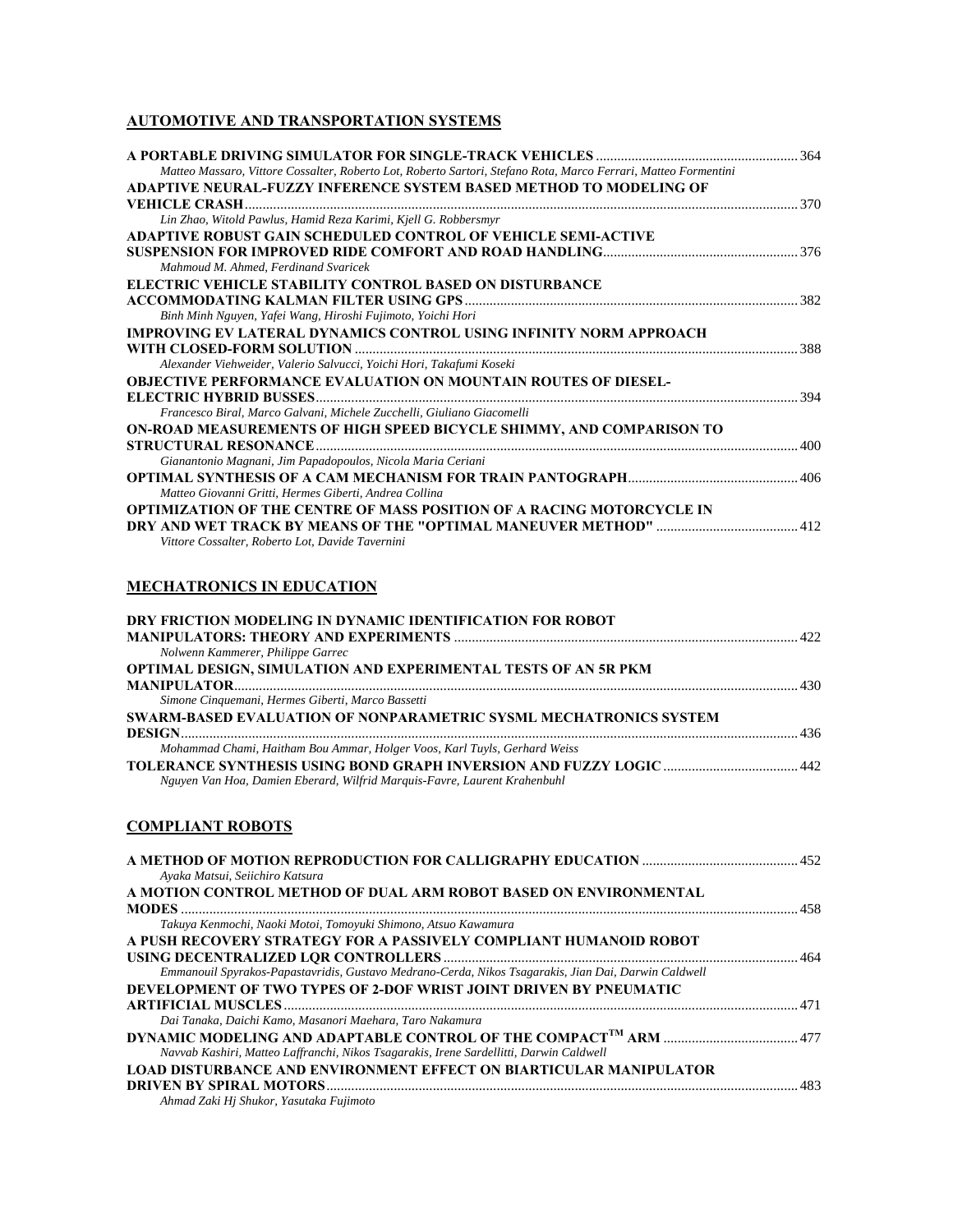| LONG STROKE CONTINUOUS-PATH POSITION CONTROL OF AN SPM SPIRAL MOTOR  489 |     |
|--------------------------------------------------------------------------|-----|
| Tatsuya Suzuki, Yasutaka Fujimoto                                        |     |
| <b>ROBUST MOTION CONTROL OF MR-FLUID ACTUATOR BASED ON DISTURBANCE</b>   |     |
|                                                                          | 495 |
| Kazumasa Miura, Seiichiro Katsura                                        |     |

#### **HAPTICS**

| Kento Watanabe, Kouhei Ohnishi                                                   |  |
|----------------------------------------------------------------------------------|--|
| Yoshihiro Ohnishi, Seiichiro Katsura                                             |  |
| DEVELOPMENT OF 3-DOF HAPTIC SURGICAL TROCAR ROBOT USING TENDON-DRIVE516          |  |
| Kazuki Tanida, Takahiro Mizoguchi, Kouhei Ohnishi                                |  |
| DEVELOPMENT OF GRASPING/MANIPULATING SYSTEM SIMULATION PLATFORM                  |  |
|                                                                                  |  |
| Bumjun Kwon, Naoki Motoi, Tomoyuki Shimono, Atsuo Kawamura                       |  |
| FPGA-BASED BROADBAND CURRENT CONTROL OF A LINEAR MOTOR WITH CLASS-G              |  |
|                                                                                  |  |
| Yuki Yokokura, Kiyoshi Ohishi                                                    |  |
| FPGA-BASED HIGH PERFORMANCE BILATERAL CONTROL OF DIFFERENT MASTER-               |  |
|                                                                                  |  |
| Thao Tran Phuong, Yuki Yokokura, Kiyoshi Ohishi, Chowarit Mitsantisuk            |  |
| <b>MOTION ANALYSIS OF INTERACTION MODE CONTROL USING PRINCIPAL COMPONENT</b>     |  |
|                                                                                  |  |
| Hiroki Nagashima, Seiichiro Katsura                                              |  |
| MOTION REPRODUCING SYSTEM FOR PINCHING AND ROTATIONAL TASKS WITH                 |  |
| DIFFERENT SIZE OF OBJECTS BY USING A TRANSFORMATION TO POLAR                     |  |
|                                                                                  |  |
| Yuki Nagatsu, Seiichiro Katsura                                                  |  |
| <b>OPTIMAL DESIGN OF A HIGH PERFORMANCE HAPTIC DEVICE: A NOVEL APPROACH  552</b> |  |
| Quoc Viet Dang, Antoine Dequidt, Laurent Vermeiren, Michel Dambrine              |  |
| PERFORMANCE IMPROVEMENT OF BILATERAL CONTROL WITH MULTI-DEGREE-OF-               |  |
|                                                                                  |  |
| Nobuyuki Togashi, Tomoyuki Shimono, Naoki Motoi                                  |  |
| RECOGNITION OF OBSTACLE DISTRIBUTION VIA VIBROTACTILE STIMULATION FOR            |  |
|                                                                                  |  |
| Kee-Ho Yu, Myoung-Jong Yoon, Gu-Young Jeong                                      |  |
| <b>SWITCHING OPERATION MODE RESONANCE RATIO CONTROL FOR FLEXIBLE ROBOT</b>       |  |
|                                                                                  |  |
| Chowarit Mitsantisuk, Kiyoshi Ohishi, Yuki Yokokura                              |  |
|                                                                                  |  |
| Takahiro Mizoguchi, Takahiro Nozaki, Kouhei Ohnishi                              |  |
| TOWARDS PERFORMANCE IMPROVEMENT OF MOTION REPRODUCTION BASED ON                  |  |
|                                                                                  |  |
| Shunsuke Yajima, Seiichiro Katsura                                               |  |
| VARIABLE TENSION CONTROL FOR MASTER-SLAVE TENDON-DRIVEN ROBOT HAND  588          |  |
| Tomohiro Nakano, Yuki Saito, Takahiro Nozaki, Kouhei Ohnishi                     |  |

#### **LEGGED LOCOMOTION**

| DEVELOPMENT OF A DYNAMIC SIMULATOR FOR A COMPLIANT HUMANOID ROBOT                                    |  |
|------------------------------------------------------------------------------------------------------|--|
|                                                                                                      |  |
| Houman Dallali, Mohamad Mosadeghzad, Gustavo Medrano-Cerda, Nicolas Docquier, Petar Kormushev, Nikos |  |
| Tsagarakis, Zhibin Li, Darwin Caldwell                                                               |  |
| PROTOTYPE DEVELOPMENT AND REAL-TIME TROT-RUNNING IMPLEMENTATION OF A                                 |  |
|                                                                                                      |  |
| Kana Kotaka, Barkan Ugurlu, Michihiro Kawanishi, Tatsuo Narikiyo                                     |  |
|                                                                                                      |  |
| Ioannis Havoutis, Claudio Semini, Jonas Buchli, Darwin G. Caldwell                                   |  |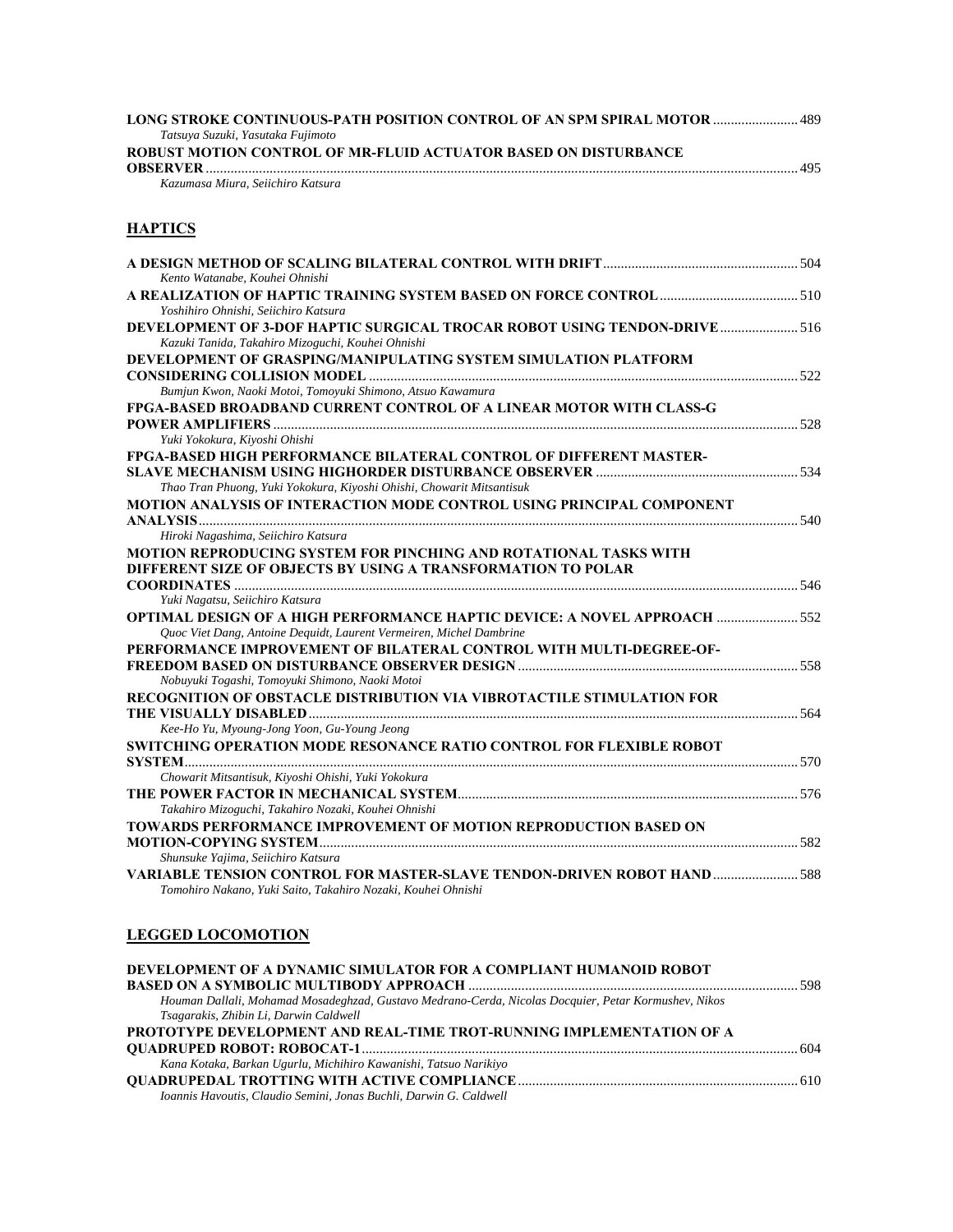| REGENERATION OF LIPM BIPEDAL WALKING TRAJECTORIES FOR MINIMUM ENERGY                                                                            |  |
|-------------------------------------------------------------------------------------------------------------------------------------------------|--|
|                                                                                                                                                 |  |
| Aliza Che Amran, Naoki Motoi, Atsuo Kawamura                                                                                                    |  |
| ROBUST RESONANCE SUPPRESSION CONTROL BASED ON SELF RESONANCE                                                                                    |  |
| <b>CANCELLATION DISTURBANCE OBSERVER AND APPLICATION TO HUMANOID ROBOT  623</b><br>Motonobu Aoki, Hiroshi Fujimoto, Yoichi Hori, Taro Takahashi |  |
| SWING LEG CONTROL FOR EFFICIENT AND REPEATABLE BIPED WALKING TO                                                                                 |  |
|                                                                                                                                                 |  |
| Takayuki Kawabe, Takuma Honda, Takafumi Koseki                                                                                                  |  |
| VISUAL FEEDBACK CONTROL BASED ON OPTICAL FLOW VECTOR FIELD FOR BIPED                                                                            |  |
|                                                                                                                                                 |  |
| Naoki Oda, Junichi Yoneda                                                                                                                       |  |
| WORKSPACE CONTROL OF A WHEEL-LEGGED MOBILE ROBOT FOR GYRATING                                                                                   |  |
| Akihiro Suzumura, Yasutaka Fujimoto                                                                                                             |  |
|                                                                                                                                                 |  |

## **ADVANCED MOTION CONTROL FOR MECHATRONIC SYSTEMS**

| A NEW ASYMPTOTIC TRACKING APPROACH FOR ROBOT MANIPULATORS WITH                                  |  |
|-------------------------------------------------------------------------------------------------|--|
|                                                                                                 |  |
| Yuxin Su, Jan Swevers<br>A NEW HARDWARE-IN-THE-LOOP SIMULATOR FOR CNC MACHINE APPLICATIONS  658 |  |
| Serdar Usenmez, Baris Ragip Mutlu, Ulas Yaman, Ergin Kilic, Melik Dolen, Ahmet Bugra Koku       |  |
|                                                                                                 |  |
| Yuki Saito, Uichiro Nishio, Takahiro Nozaki, Kouhei Ohnishi                                     |  |
| <b>ADAPTIVE DEADBEAT FEEDFORWARD COMPENSATION FOR ROBUST POSITIONING</b>                        |  |
|                                                                                                 |  |
| Souichi Toyama, Yousuke Okado, Yoshihiro Maeda, Makoto Iwasaki, Hiromu Hirai                    |  |
| ADAPTIVE INVERSE DYNAMICS CONTROL FOR A HYDROSTATIC TRANSMISSION WITH                           |  |
|                                                                                                 |  |
| Hao Sun, Harald Aschemann                                                                       |  |
| AN EFFICIENT ALGORITHM FOR SOLVING TIME-OPTIMAL POINT-TO-POINT MOTION                           |  |
|                                                                                                 |  |
| Pieter Janssens, Wannes Van Loock, Goele Pipeleers, Jan Swevers                                 |  |
| ANTI-SWAY CONTROL OF CRANE SYSTEM BY EQUIVALENT FORCE FEEDBACK OF                               |  |
| Ken Suzuki, Toshiyuki Murakami                                                                  |  |
| ANTI-WINDUP ROBUST CONTROLLER CONSIDERING MOTOR DYNAMICS FOR SPEED                              |  |
|                                                                                                 |  |
| Kazuhide Kaneko, Kiyoshi Ohishi                                                                 |  |
| <b>AUTOMATIC TUNING OF A SERVO DRIVE SPEED CONTROLLER FOR INDUSTRIAL</b>                        |  |
|                                                                                                 |  |
| Joachim Weissbacher, Engelbert Gruenbacher, Martin Horn                                         |  |
| <b>CLASSICAL AND MODERN METHODS FOR TIME-CONSTRAINED ENERGY OPTIMAL</b>                         |  |
|                                                                                                 |  |
| Julian Stoev, Xin Wang, Gregory Pinte, Jan Swevers                                              |  |
|                                                                                                 |  |
| Ryohei Matsuzaki, Makoto Kamibayashi, Sho Sakaino, Toshiaki Tsuji                               |  |
| <b>CLOSED-LOOP POSITION CONTROL OF ARTIFICIAL MUSCLES WITH A SINGLE</b>                         |  |
| <b>INTEGRAL ACTION - APPLICATION TO ROBUST POSITIONING OF MCKIBBEN</b>                          |  |
| <b>Bertrand Tondu</b>                                                                           |  |
| <b>COMPARISON OF TWO CONTROL APPROACHES FOR A LINEAR AXIS WITH PNEUMATIC</b>                    |  |
|                                                                                                 |  |
| Dominik Schindele, Harald Aschemann                                                             |  |
| <b>CONTOURING ACCURACY IMPROVEMENT OF PARAMETRIC FREE-FORM CURVES - A</b>                       |  |
|                                                                                                 |  |
| Ke-Han Su, Ming-Yang Cheng, Yu-Chen Chang                                                       |  |
| <b>CONTROL OF VARIABLE SPEED WIND ENERGY CONVERSION SYSTEMS BY A</b>                            |  |
|                                                                                                 |  |
| Gionata Cimini, Maria Letizia Corradini, Gianluca Ippoliti, Nazario Malerba, Giuseppe Orlando   |  |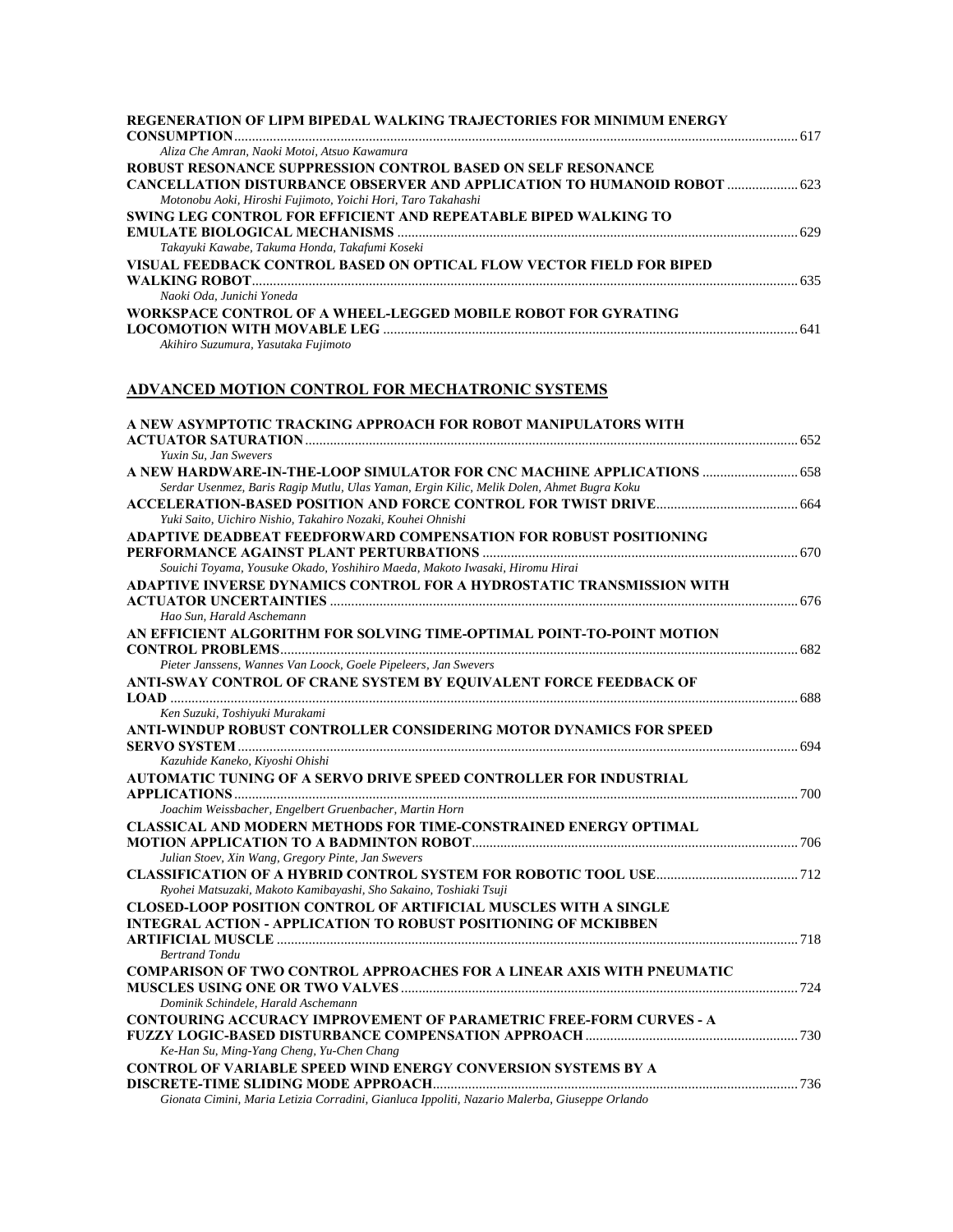| <b>CONTROLLER DESIGN FOR DUAL-STAGE ACTUATOR-DRIVEN LOAD DEVICES</b>              |  |
|-----------------------------------------------------------------------------------|--|
|                                                                                   |  |
| Yusaku Shinohara, Kenta Seki, Makoto Iwasaki, Hiroshi Chinda, Masaki Takahashi    |  |
| HIGH ACCURACY TRACKING CONTROL USING FRICTION MODEL WITH VELOCITY                 |  |
| Motohiro Kawafuku, Masato Mizoguchi, Makoto Iwasaki                               |  |
|                                                                                   |  |
| Maria Stefania Carmeli, Marco Mauri                                               |  |
| <b>IMPROVED ROTOR POSITION ESTIMATION OF SALIENT-POLE PMSM USING HIGH</b>         |  |
|                                                                                   |  |
| Ouiza Mansouri-Toudert, H Zeroug, Francois Auger, Arezki Chibah                   |  |
| <b>IMPROVEMENT OF TRAJECTORY TRACKING PERFORMANCE USING PSEUDO</b>                |  |
|                                                                                   |  |
| Kazuaki Ito, Makoto Iwasaki, Hiromu Hirai                                         |  |
| MANEUVERING ASSISTANT FOR TRUCK AND TRAILER COMBINATIONS WITH                     |  |
|                                                                                   |  |
| Yevgen Sklyarenko, Frank Schreiber, Walter Schumacher                             |  |
| MICRO-MACRO BILATERAL CONTROL WITH COMPENSATION OF GRAVITY AND                    |  |
|                                                                                   |  |
| Yosuke Mizutani, Seiichiro Katsura                                                |  |
| MOTION CONTROL OF MOBILE ROBOT BY USING MYOELECTRIC SIGNALS BASED ON              |  |
|                                                                                   |  |
| Hiromi Ohkubo, Tomoyuki Shimono                                                   |  |
|                                                                                   |  |
| Giovanni Boschetti, Roberto Caracciolo, Dario Richiedei, Alberto Trevisani        |  |
| ON THE USE OF TORQUE DISTURBANCE OBSERVERS IN 2-MASS SYSTEMS WITH                 |  |
| Gianantonio Magnani, Paolo Rocco, Luca Bascetta, Andrea Rusconi                   |  |
| <b>POSTURE STABILIZATION FOR A PERSONAL MOBILITY ROBOT USING FEEDBACK</b>         |  |
|                                                                                   |  |
| Noriaki Hirose, R. Tajima, K. Sukigara, Y. Tsusaka                                |  |
| PROPOSAL OF REDUCING IMPACT FORCE CONTROL SYSTEM FOR SCAN STAGE WITH              |  |
|                                                                                   |  |
| Kyota Tokuyama, Hiroshi Fujimoto, Daisuke Yumiza, Kazuaki Saiki                   |  |
| PROPOSAL OF ROLL ANGLE CONTROL METHOD USING POSITIVE AND NEGATIVE                 |  |
|                                                                                   |  |
| Naoya Ochi, Hiroshi Fujimoto, Yoichi Hori                                         |  |
| REDUCTION OF CONTROL INPUT VARIANCE OF FEED DRIVE SYSTEMS USING SLIDING-          |  |
|                                                                                   |  |
| Abd El Khalick Mohammad Ahmad Mohammad, Uchiyama Naoki, Sano Shigenori            |  |
| ROBUST AND OPTIMAL TRACKING CONTROL FOR MANIPULATOR ARM DRIVEN BY                 |  |
|                                                                                   |  |
| Francesco Amato, Domenico Colacino, Carlo Cosentino, Alessio Merola               |  |
| SUPPRESSION OF RESONANT VIBRATION DUE TO ANGULAR TRANSMISSION ERRORS              |  |
|                                                                                   |  |
| Kenta Seki, Hiroyuki Nakamura, Makoto Iwasaki, Mirko Zanetti, Roberto Oboe        |  |
| TIME-OPTIMAL PARKING AND FLYING: SOLVING PATH FOLLOWING PROBLEMS                  |  |
| Wannes Van Loock, Steven Bellens, Goele Pipeleers, Joris De Schutter, Jan Swevers |  |
| VARIABLE PROPORTIONAL-INTEGRAL-RESONANT (PIR) CONTROL OF ACTUATORS                |  |
|                                                                                   |  |
| Michael Ruderman, Torsten Bertram                                                 |  |
| VIBRATION CONTROL OF RESONANT SYSTEM BY USING REFLECTED WAVE                      |  |
|                                                                                   |  |
| Eiichi Saito, Seiichiro Katsura                                                   |  |
| VIBRATION SUPPRESSION FEEDBACK CONTROL ON ANGULAR TRANSMISSION ERROR              |  |
|                                                                                   |  |
| Shouta Kawahara, Kiyoshi Ohishi, Toshimasa Miyazaki, Yuki Yokokura                |  |